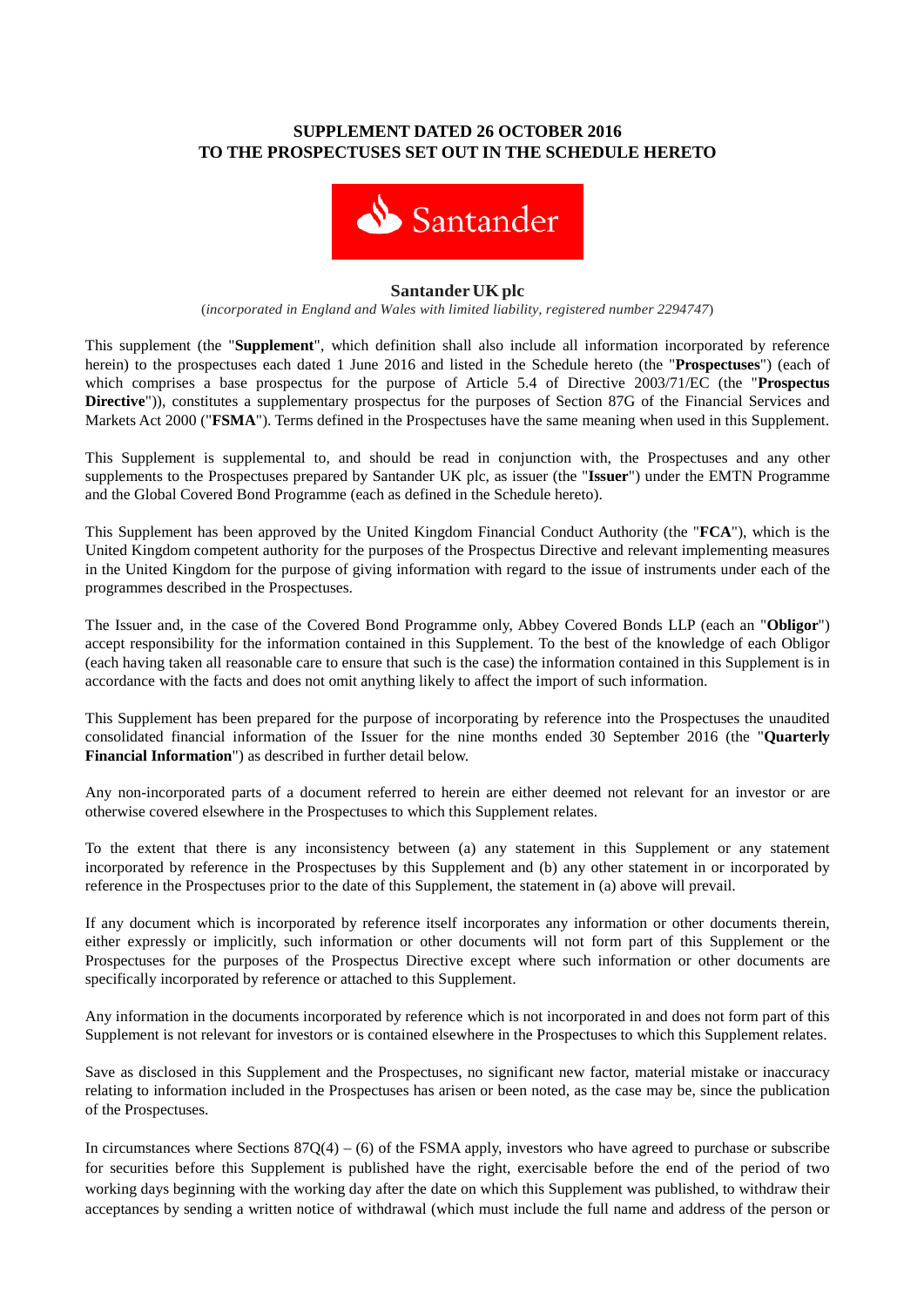entity wishing to exercise such statutory withdrawal right and identify the transferable securities to which that statutory withdrawal right relates) by electronic mail to treasurylegal@santander.co.uk.

## **PUBLICATION OF QUARTERLY MANAGEMENT STATEMENT**

On 26 October 2016, Santander UK Group Holdings plc, the immediate parent company of the Issuer, published its unaudited quarterly management statement for the nine months ended 30 September 2016.

The content of Appendix 4 appearing on page 24 of such quarterly management statement, which contains the Quarterly Financial Information of the Issuer, is hereby incorporated in, and forms part of, each Prospectus.

A copy of the Quarterly Financial Information has been submitted to the National Storage Mechanism (available for viewing at: [http://www.morningstar.co.uk/uk/NSM\)](http://www.morningstar.co.uk/uk/NSM).

The Quarterly Financial Information is also available for viewing at: [http://www.santander.co.uk/uk/about-santander](http://www.santander.co.uk/uk/about-santander-uk/investor-relations/santander-uk-plc/)[uk/investor-relations/santander-uk-plc/.](http://www.santander.co.uk/uk/about-santander-uk/investor-relations/santander-uk-plc/)

## **GENERAL**

This Supplement will be published on the website of the London Stock Exchange at the following link: [http://www.londonstockexchange.com/exchange/news/market-news/market-news-home.html.](http://www.londonstockexchange.com/exchange/news/market-news/market-news-home.html)